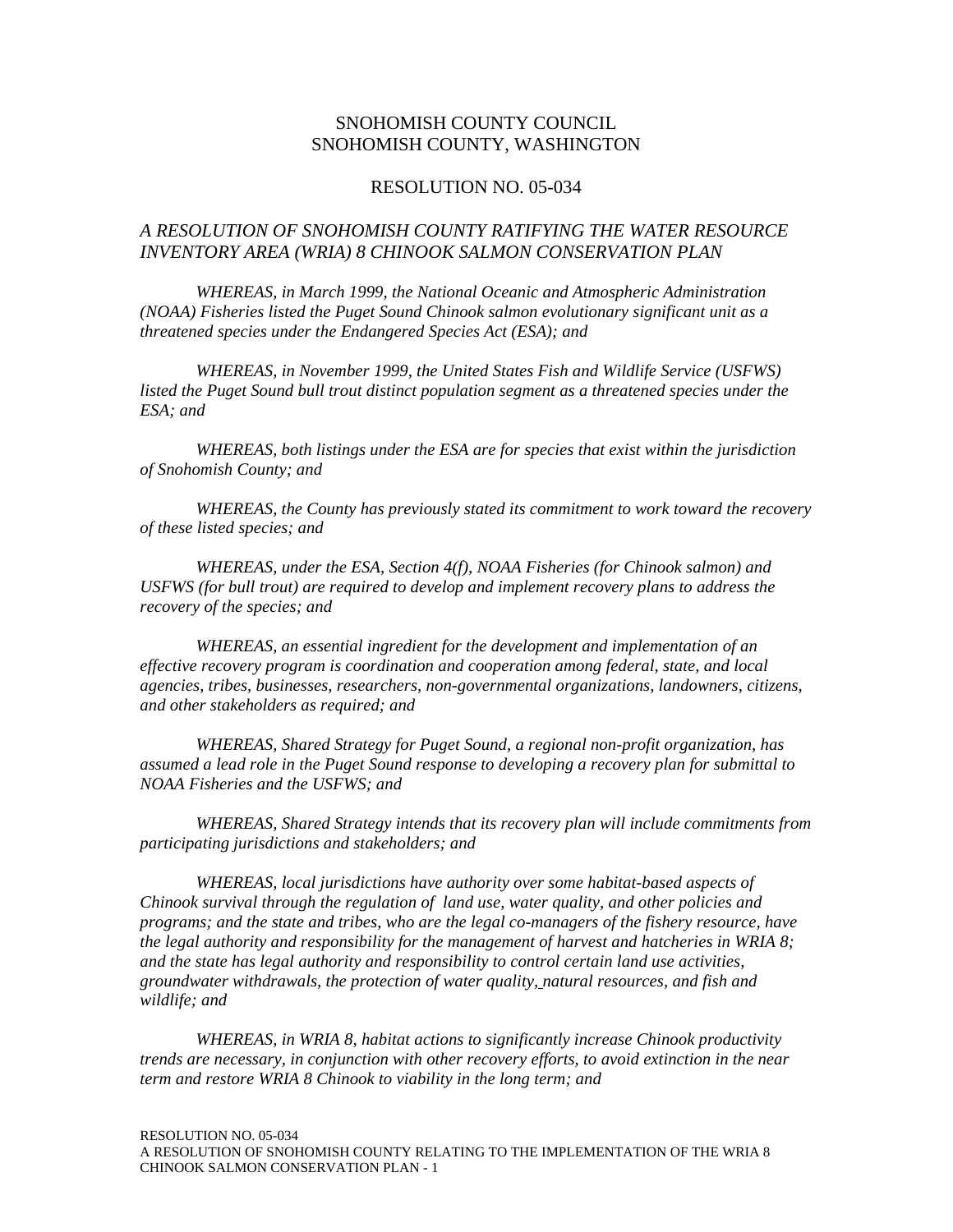*WHEREAS, Snohomish County values ecosystem health; water quality improvement; flood hazard reduction; open space protection; and maintaining a legacy for future generations, that includes commercial, tribal, and sport fishing, aesthetics and quality of life, healthy natural resources, and cultural heritage; and* 

*WHEREAS, Snohomish County supports cooperation at the WRIA and regional level to set common priorities for actions among partners, efficient use of resources and investments, and distribution of responsibility for actions and expenditures;* 

*WHEREAS, 27 local governments in WRIA 8 jointly funded development of The WRIA 8 Steering Committee Proposed Lake Washington/Cedar/Sammamish Watershed Chinook Salmon Conservation Plan (the Plan), published February 25, 2005 following public input and review; and* 

*WHEREAS, while the Plan recognizes that salmon recovery is a long-term effort, it focuses on the next 10 years and includes a scientific framework, a start-list of priority actions and comprehensive action lists, an adaptive management approach, and a funding strategy; and* 

*WHEREAS, Snohomish County has consistently implemented habitat restoration and protection projects, and addressed salmon habitat through its land use and public outreach policies and programs over the past five years as outlined in Exhibit A; and* 

*WHEREAS, it is important to provide jurisdictions, the private sector and the public with certainty and predictability regarding the course of salmon recovery actions that the region will be taking in the Lake Washington/Cedar/Sammamish Watershed, including the Puget Sound nearshore; and* 

*WHEREAS, if insufficient action is taken at the local and regional level, it is possible that the federal government could list Puget Sound Chinook salmon as an endangered species, thereby decreasing local flexibility.* 

*NOW, THEREFORE, BE IT RESOLVED THAT Snohomish County Council hereby ratifies* The WRIA 8 Steering Committee Proposed Lake Washington/Cedar/Sammamish Watershed Chinook Salmon Conservation Plan*, dated February 25, 2005 (the Plan). Ratification is intended to convey Snohomish County's approval and support for the following:* 

#### *Section A:*

- *1. The following goals for the Plan:* 
	- *a) The Plan mission statement to conserve and recover Chinook salmon and other anadromous fish, focusing on preserving, protecting and restoring habitat with the intent to recover listed species, including sustainable, genetically diverse, harvestable populations of naturally spawning Chinook salmon.*
	- *b) The multiple benefits to people and fish of Plan implementation including water quality improvement; flood hazard reduction; open space protection; and maintaining a legacy for future generations, including commercial, tribal and sport fishing, quality of life, and cultural heritage.*
- *2. Continuing to work collaboratively with other jurisdictions and stakeholders in the Lake Washington/Cedar/Sammamish Watershed (WRIA 8) to implement the Plan.*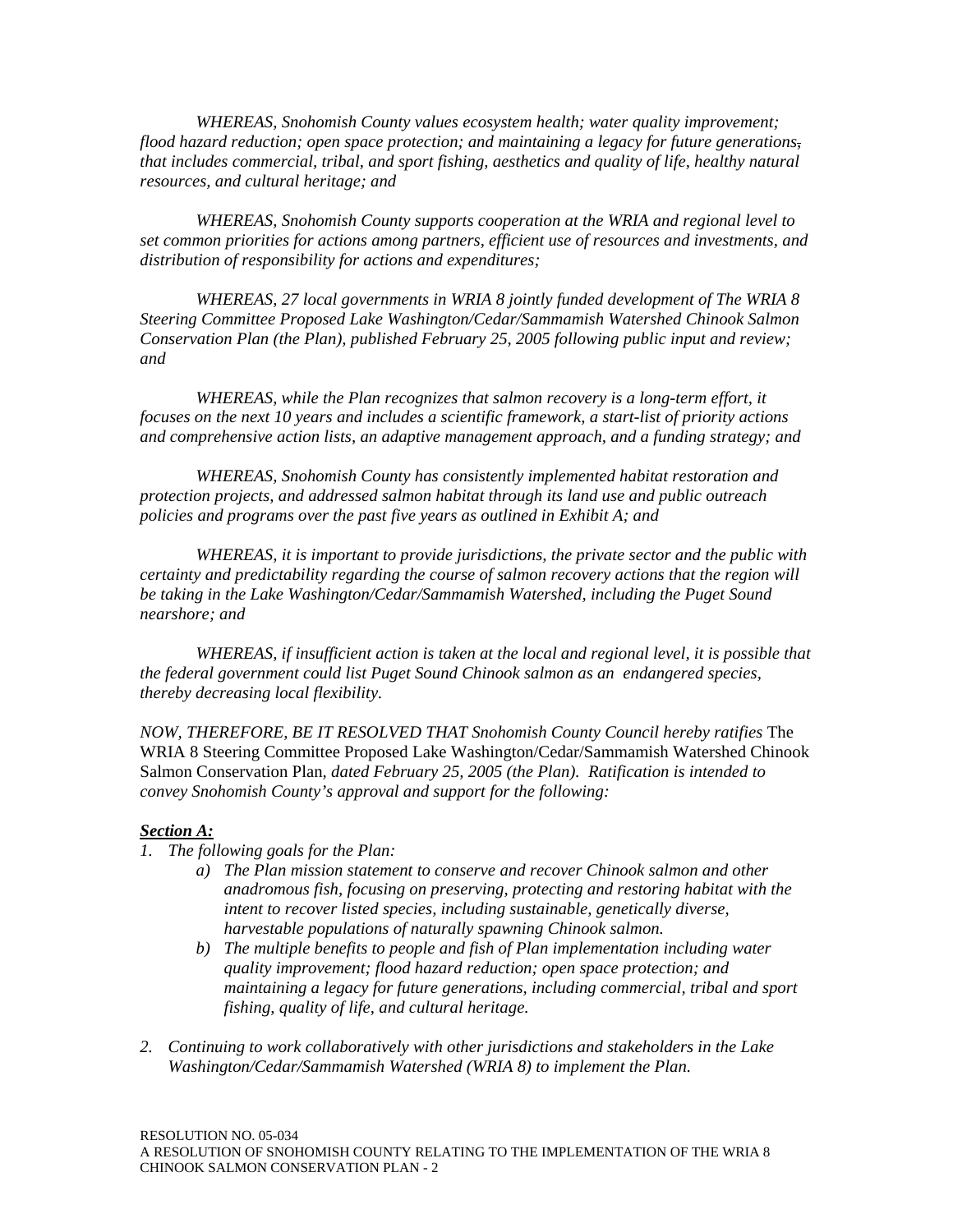- *3. Using the scientific foundation and the conservation strategy as the basis for local actions recommended in the plan and as one source of best available science for future projects, ordinances, and other appropriate local government activities recognizing the County's authority to choose policies that work for our residents.*
- *4. Adopting an adaptive management approach to Plan implementation and funding to address uncertainties and ensure cost-effectiveness by tracking actions, assessing action effectiveness, learning from results of actions, reviewing assumptions and strategies, making corrections where needed, and communicating progress. Developing and implementing a cost-effective regional monitoring program as part of the adaptive management approach.*
- *5. Using the comprehensive list of actions, and other actions consistent with the Plan, as a source of potential site specific projects and land use and public outreach recommendations. Jurisdictions, agencies, and stakeholders can implement these actions at any time. Actions within unincorporated Snohomish County and on County property consistent with the Plan are in Exhibit B.*
- *6. Using the start-list to guide priorities for regional funding in the first ten years of Plan implementation, and implementing start-list actions through local capital improvement projects, ordinances, and other activities. The start-list will be revised over time, as new opportunities arise and as more is learned through adaptive management.*
- *7. Using an adaptive approach to funding the Plan through both local sources and by working together (within WRIA 8 and Puget Sound) to seek federal, state, grant, and other funding opportunities. The long-term ultimate goal is to fund the Plan through a variety of sources at the current 2004 level plus 50 percent, recognizing that this resolution cannot obligate future councils to financial commitment and that the funding assumptions, strategies, and options will be revisited periodically.*
- *8. Forwarding the Plan to appropriate federal and state agencies through Shared Strategy for Puget Sound, to be included in the Puget Sound Chinook salmon recovery plan.*

*Section B: Snohomish County recognizes that negotiation of commitments and assurances/conditions with appropriate federal and state agencies will be an iterative process. Full implementation of this Plan will be supported by the following:* 

- *1. NOAA Fisheries will adopt the Plan, as an operative element of its ESA Section 4(f) recovery plan for Puget Sound Chinook salmon.*
- *2. NOAA Fisheries and USFWS will:* 
	- *a) take no direct enforcement actions against Snohomish County under the ESA for implementation of actions recommended in or consistent with the Plan,*
	- *b) endorse the Plan and its actions, and defend Snohomish County against legal challenges by third parties, and*
	- *c) reduce the regulatory burden for Snohomish County activities recommended in or consistent with the Plan that require an ESA Section 7 consultation.*
- *3. Federal and state governments will:* 
	- *a) provide funding and other monetary incentives to support Plan actions and monitoring activities,*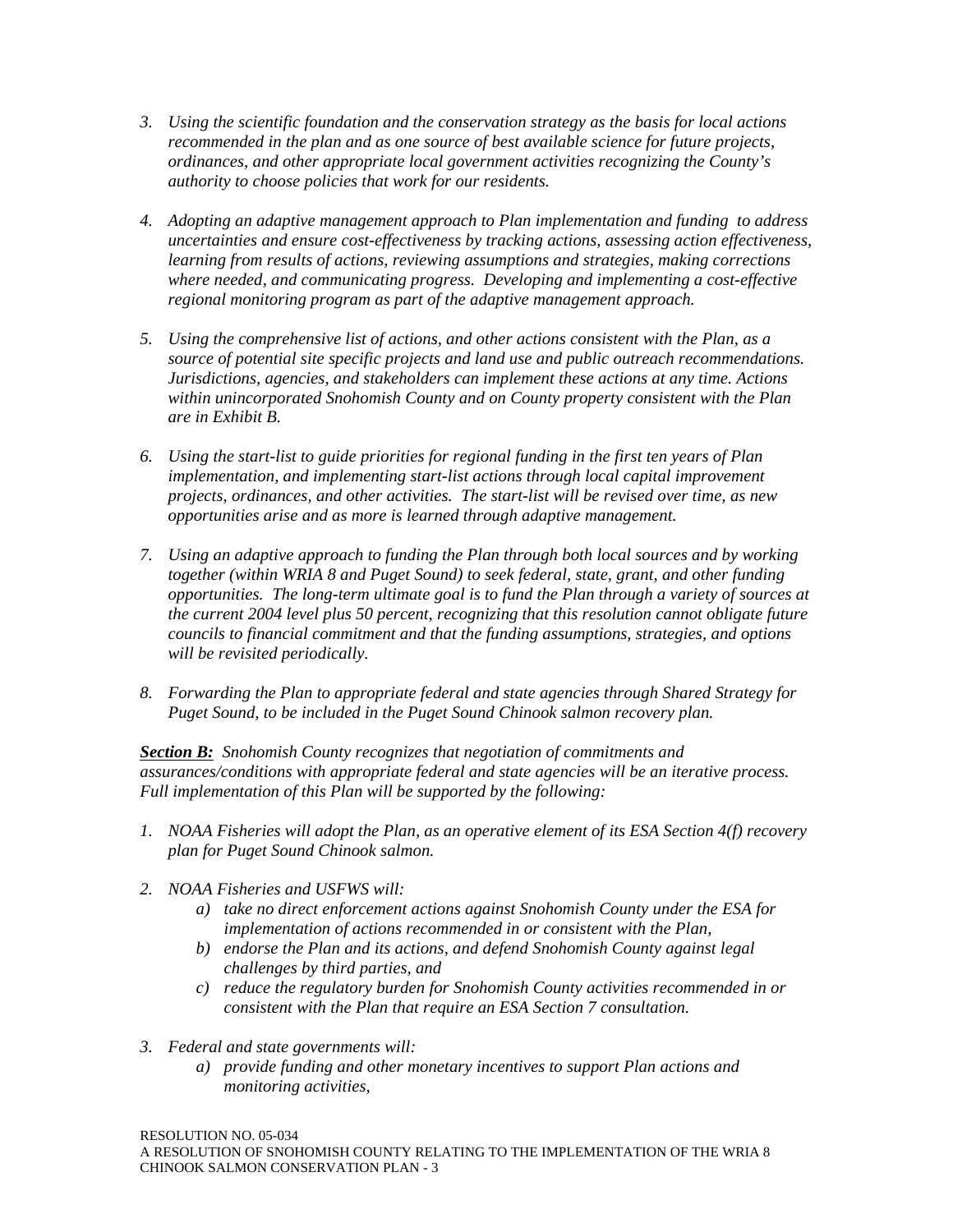- *b) streamline permitting for projects implemented primarily to restore salmonid habitat or where the actions are mitigation that further Plan implementation,*
- *c) offer programmatic permitting for local jurisdiction actions that are consistent with the Plan,*
- *d) accept the science that is the foundation of the Plan and support the monitoring and evaluation framework,*
- *e) incorporate actions and guidance from the Plan in future federal and state transportation and infrastructure planning and improvement projects, and*
- *f) direct mitigation resources toward Plan priorities.*

*Section C: To the extent that the commitments described in Section A require future appropriations beyond current appropriation authority, then the commitments are conditioned upon future appropriations by Snohomish County. This resolution does not obligate the County Council to future appropriations beyond current authority.* 

*The Council also resolves that it will review its participation and implementation commitment in five years.* 

*APPROVED this 29th day of June, 2005 \_\_\_\_\_\_\_\_\_\_\_\_\_\_\_\_\_\_\_\_\_\_\_\_\_\_\_\_\_\_\_\_\_\_ Gary Nelson Chair*   $\iota$  and  $\nu$  revent

 $-$ *THAIN VIIK LA*ILL *John Koster Vice-Chair*   $\mu_{\text{nu}}$  ) orser

*Kirke Sievers Councilmember* 

 $\sqrt{M_{\rm Pl}+1}$ *Jeff Sax* 

*Dave Gossett Councilmember* 

*Councilmember* 

*ATTEST:* 

 $\mathcal{U}\mathcal{U}\mathcal{U}\mathcal{U}$ *Asst. Clerk of the Council*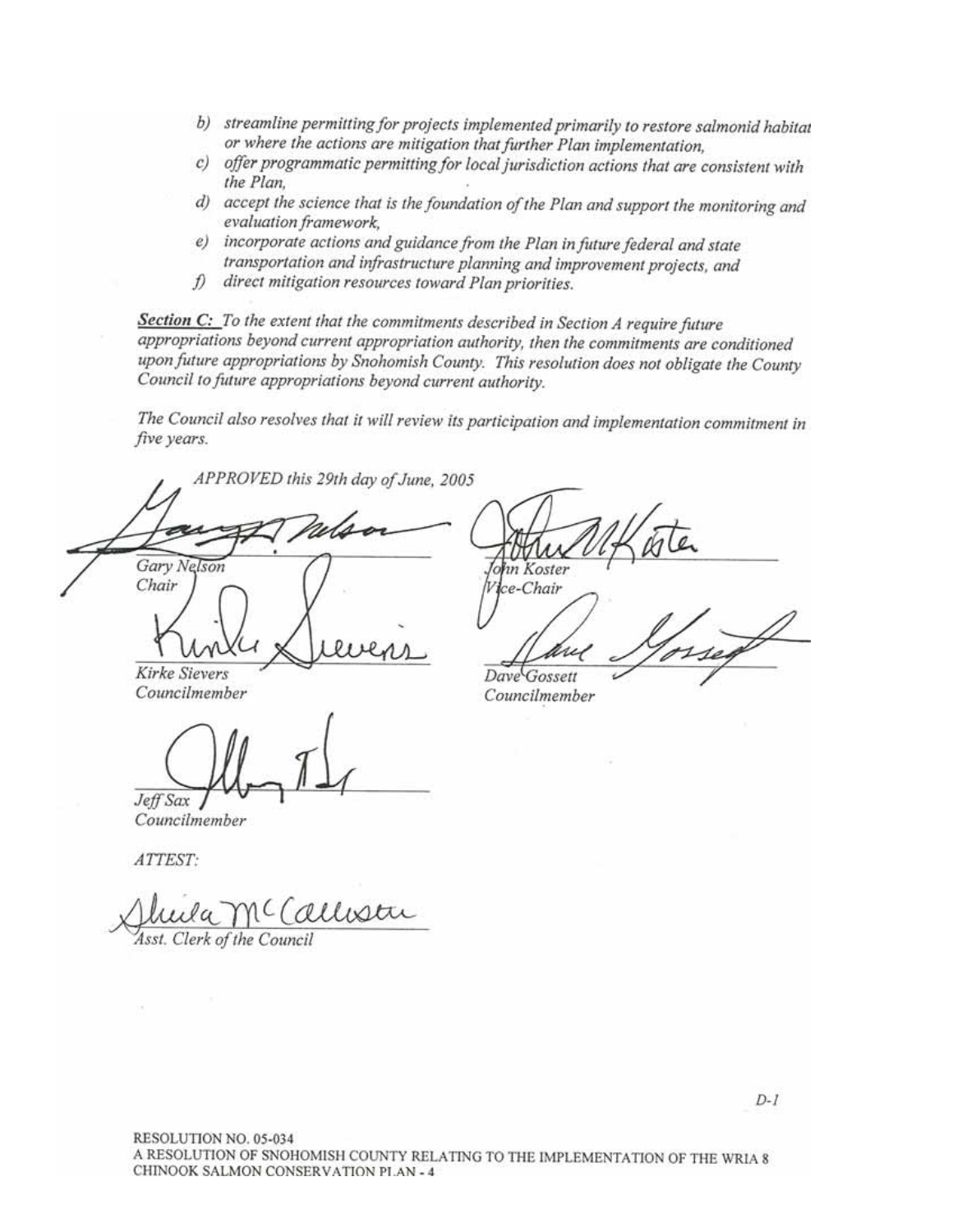### **Exhibit A to Snohomish County Council Resolution 05-034**

### **Snohomish County Projects and Programs Implemented in the Lake Washington/Cedar /Sammamish Watershed (WRIA 8) since 1998**

#### **PROGRAMMATIC ACTIONS**

Snohomish County has actively participated in and developed programs to address salmon recovery. These include:

- A. Participating in the NOAA-Fisheries-approved Regional Road Maintenance Program since 1999.
- B. Providing staff and support to the multi-jurisdictional, multi-stakeholder Lake Washington/ Cedar/ Sammamish Forum, Steering Committee, and Technical Committee for development of the *Proposed Chinook Salmon Conservation Plan*  (2005) including its supporting and preceding documents, including the *Lake Washington/ Cedar/ Sammamish Watershed (WRIA 8) Near-Term Action Agenda For Salmon Habitat Conservation*.
- C. Providing leadership and support to regional recovery efforts including the Tri-County and the Shared Strategy for Puget Sound.
- D. Developing County *ESA Salmon Conservation Early Action Program* in 1999.
- E. Providing lead staff support for the Snohomish County Marine Resources Committee since 2000. Actions have included a marine shore inventory, forage fish spawning habitat survey, nearshore enhancement pilot projects, and identification of candidate sites for nearshore habitat protection and restoration, and annual public education events.
- F. Developing sub-basin plans and actions that improve salmon habitat.
- G. Fulfilling obligations under the County's NPDES permit through annual implementation of the County NPDES program. This consists of a range of activities including water quality monitoring, pollution investigation, education, stewardship, and water-quality-related drainage improvement and riparian restoration projects.
- H. Updating policies, programs, and regulations in accordance with the Growth Management Act and Shoreline Master Program guidelines. The current status of these updates is:
	- **Comprehensive Plan.** Snohomish County is in the process of updating its Comprehensive Plan to require the use of Best Available Science to protect critical areas and shorelines. This is scheduled to be adopted in late 2005.
	- **Critical Areas Regulations.** Snohomish County is in the process of updating the Critical Areas Regulations and these are scheduled to be adopted by December 2005. This update considered the recommendations in the *WRIA 8 Chinook Salmon Conservation Plan*.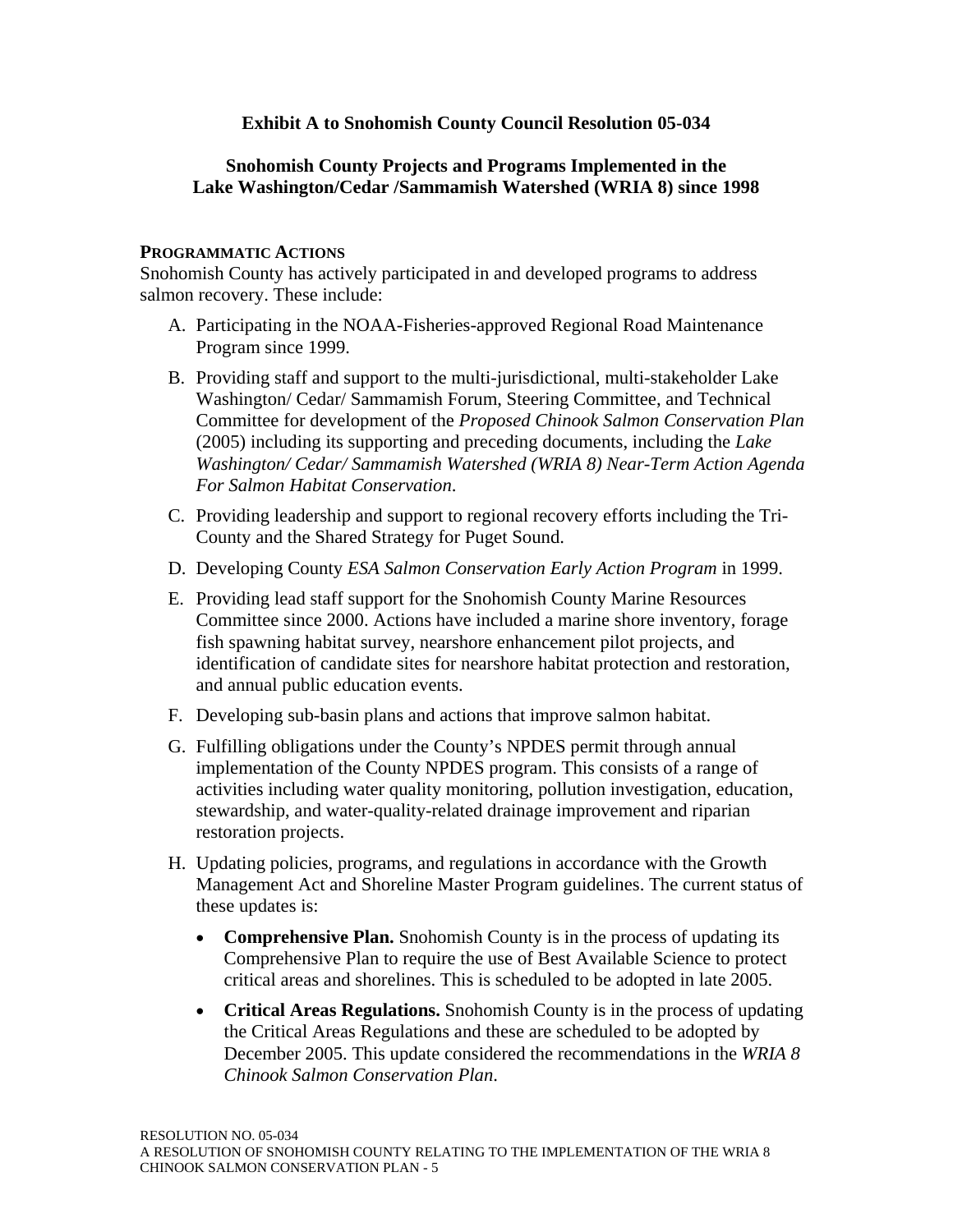- **Shoreline Master Program.** Snohomish County is in the process of updating the Shoreline Master Program and these are scheduled to be adopted by December 2005. This update considered the recommendations in the *WRIA 8 Chinook Salmon Conservation Plan*.
- I. Providing outreach and technical assistance to landowners to support best management practices. Additional assistance is provided to agricultural landowners by a County contract with the Snohomish Conservation District.
- J. Initiating a multi-year program in 1999 to inventory habitat and bank conditions in Snohomish County wadable streams.
- K. Maintaining a river flow and gauging network that provides real time data for flood emergencies, as well as long-term data used for calibrating hydrologic models and restoration actions.
- L. Classifying and analyzing landcover data derived from satellite imagery, an important tool for hydrologic modeling, native plant restoration, river management, and flood hazard planning projects and programs.
- M. Water quality monitoring. Monthly ambient monitoring of long-term sites since 1993, biological assessment, monitoring summer temperatures, and monitoring outfalls to streams.
- N. Monitoring habitat restoration projects to evaluate effectiveness, increase scientific understanding, and promote efficient expenditure of restoration funding.

### **CAPITAL PROJECTS**

Snohomish County has actively and consistently pursued and implemented protection and restoration projects. Key projects in the Lake Washington Watershed include:

- A. **Paradise Valley Conservation Area**. Acquired over 660 acres in 2000 with grants from Snohomish County's Conservation Futures Fund and the Governor's Salmon Recovery fund as a conservation area to protect the headwaters of Bear Creek.
- B. **Twin Creeks**. Protected 60 feet of eroding streambank near homes while enhancing riparian and stream conditions along 900 feet of North Creek
- C. **Small Scale Projects.** Completed many riparian planting projects and instream/streambank structures that improve habitat features, water quality, and riparian conditions.
	- a. Hadlock Restoration. Snohomish County SWM designed and paid for a streambank enhancement project along Great Dane Creek.
	- b. Parrish Swamp Creek
	- c. Butternut Road Swamp Creek
	- d. Upper Little Bear Creek  $(162<sup>nd</sup> SE)$
	- e. Silver Creek Riparian Enhancement (Twin Creeks and Brookside)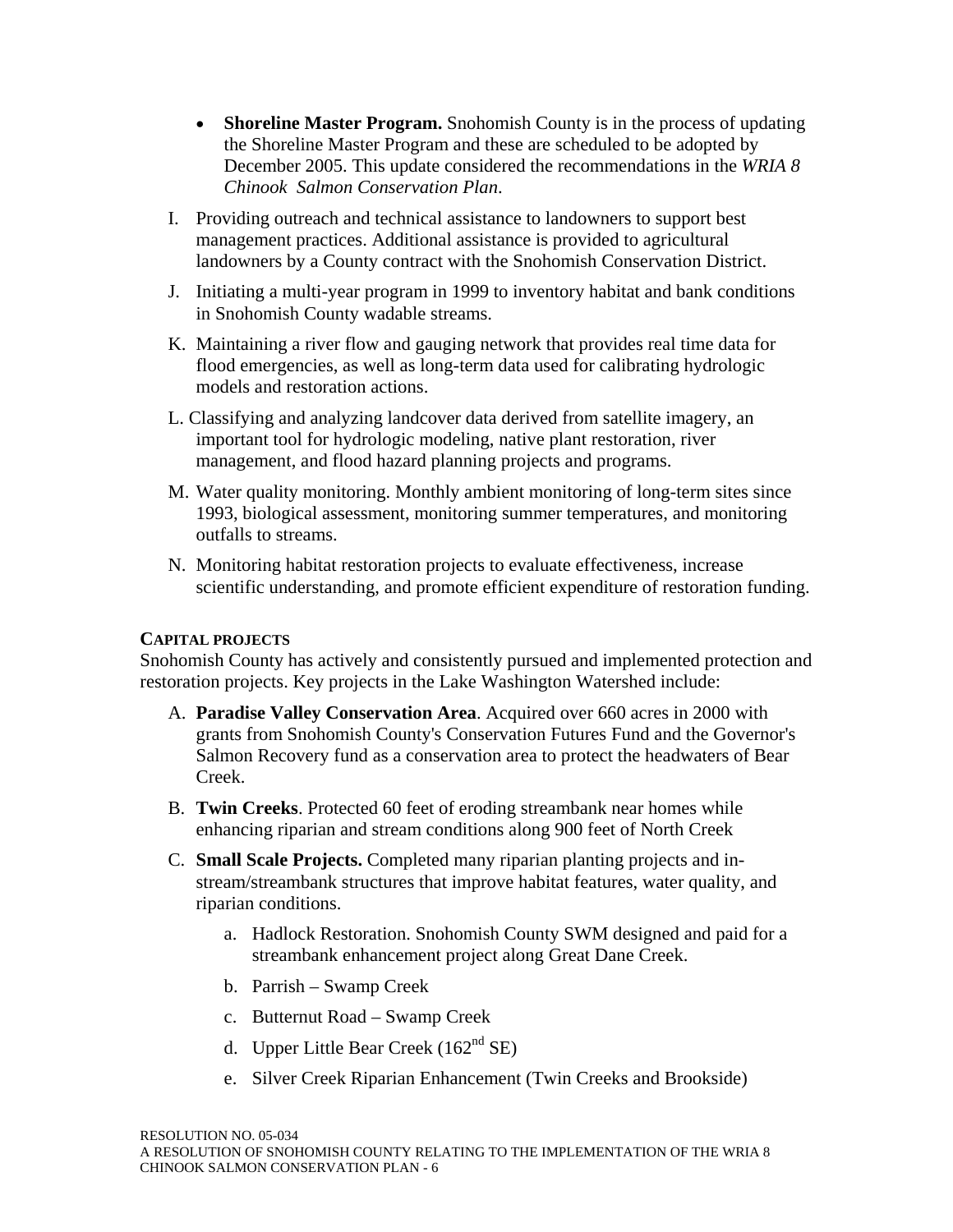# D. **Culvert Replacement for Fish Passage.**

| Little Bear Creek - | $SE$ 244 <sup>th</sup> St. (County line)               |
|---------------------|--------------------------------------------------------|
|                     | SE 188 <sup>th</sup> St (Great Dane Creek)             |
|                     | 134 <sup>th</sup> Ave NE (Supported Woodinville effort |
|                     | through ILA with Snohomish County)                     |
| North Creek -       | $SW 192nd$ (Silver Creek – Brookside)                  |
|                     | $SW 192nd$ (Silver Creek – Nature's Walk)              |
|                     | $SW 185th$ (Silver Creek)                              |
|                     | $22nd$ Ave SE (Tambark Creek)                          |
| Swamp Creek -       | Jefferson Way                                          |
|                     | 17235 Alder Way                                        |
|                     | $23rd$ Pl. W. (Swamp Creek)                            |